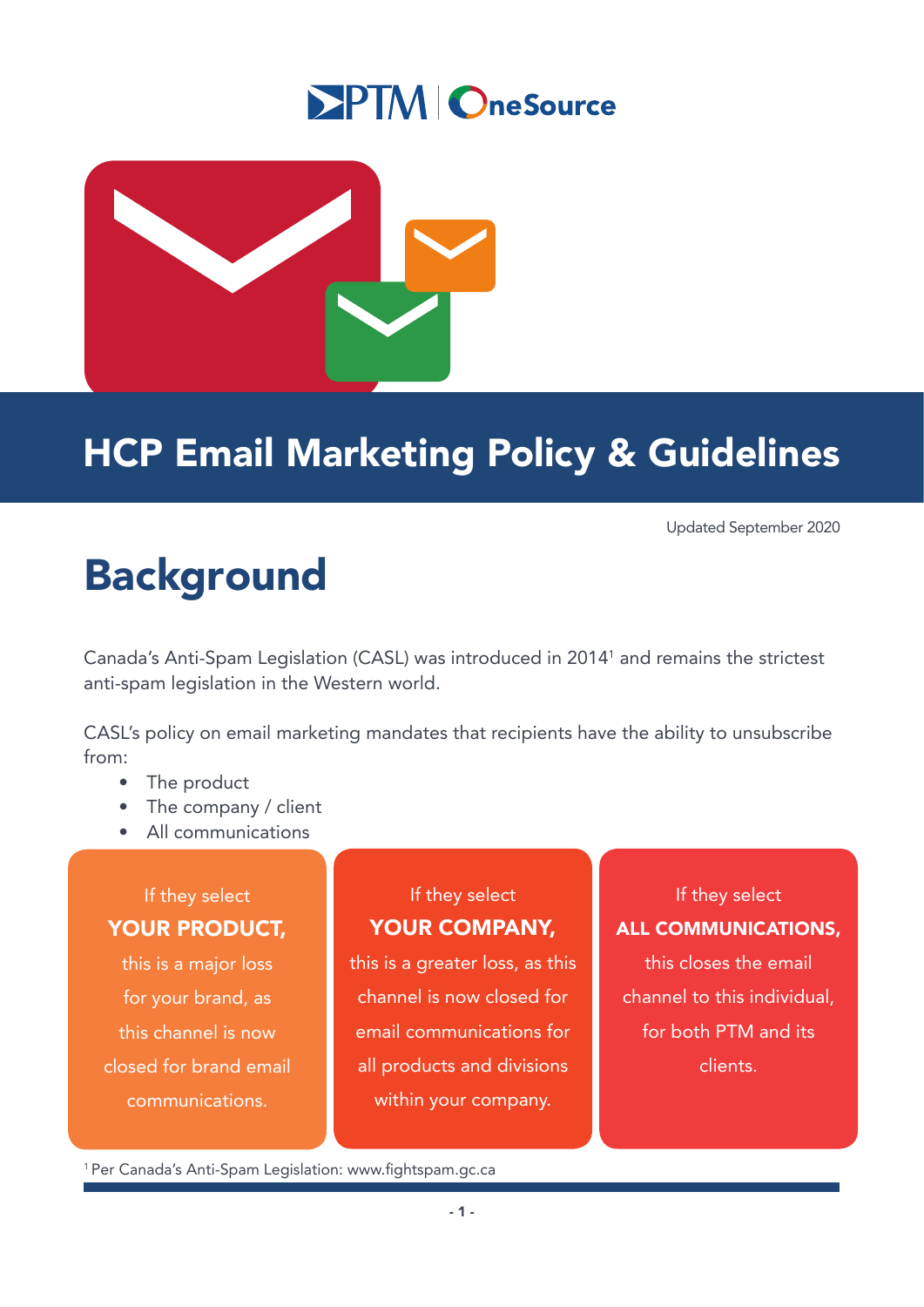With the objective of reducing the number of unsubscribes for the emails that are deployed on behalf of its clients, PTM has implemented the Email Marketing Policy and Guidelines (EMPG).

The EMPG was created by PTM's Review Committee (RC) which consists of KOLs and marketers with collectively over 50 years of experience in email marketing. HCPs from multiple disciplines and outside legal counsel were also consulted in the development of the EMPG.

The EMPG is a collection of best practices and CASL rules that PTM's RC has observed over many years. The RC is continuously looking at healthcare marketing trends, and monitoring email performance and unsubscribes. PTM has seen a steady decline in unsubscribe rates since the implementation of the review process.

# Email Policy

All emails deployed utilizing PTM's extensive HCP database must be submitted to PTM's RC.

We recommend emails be submitted during the development stage (post-concept / pre-execution) and prior to submission to PAAB. Where applicable, the RC will provide suggestions / direction to expedite the approval process.

## Best Practices

## **1.** Subject Line

A subject line is expected to convey an informative / clinical / educational message. It is to focus on the value of the content within the email, while not triggering SPAM filters. The subject line is read at a glance and needs to be concise and informative. A good character length would be within the range of 35-65.

#### *Examples of approvable / non-approvable content:*

- A subject line that reads 'Get your samples now' will not be approved, whereas the subject line 'Product Samples Available' will be approved.
- Subject lines with SPAM words, e.g. 'Free,' 'Order Now' 'NOW', etc.
- Subject lines that are too consumer-oriented / personal in tone, e.g. 'What do you think about x?', 'Have you heard of x?' or 'Doctor, are you aware of that?' Questions in subject lines are generally not approved for an HCP audience. However, when the questions are meaningful or appropriate, they will be approved.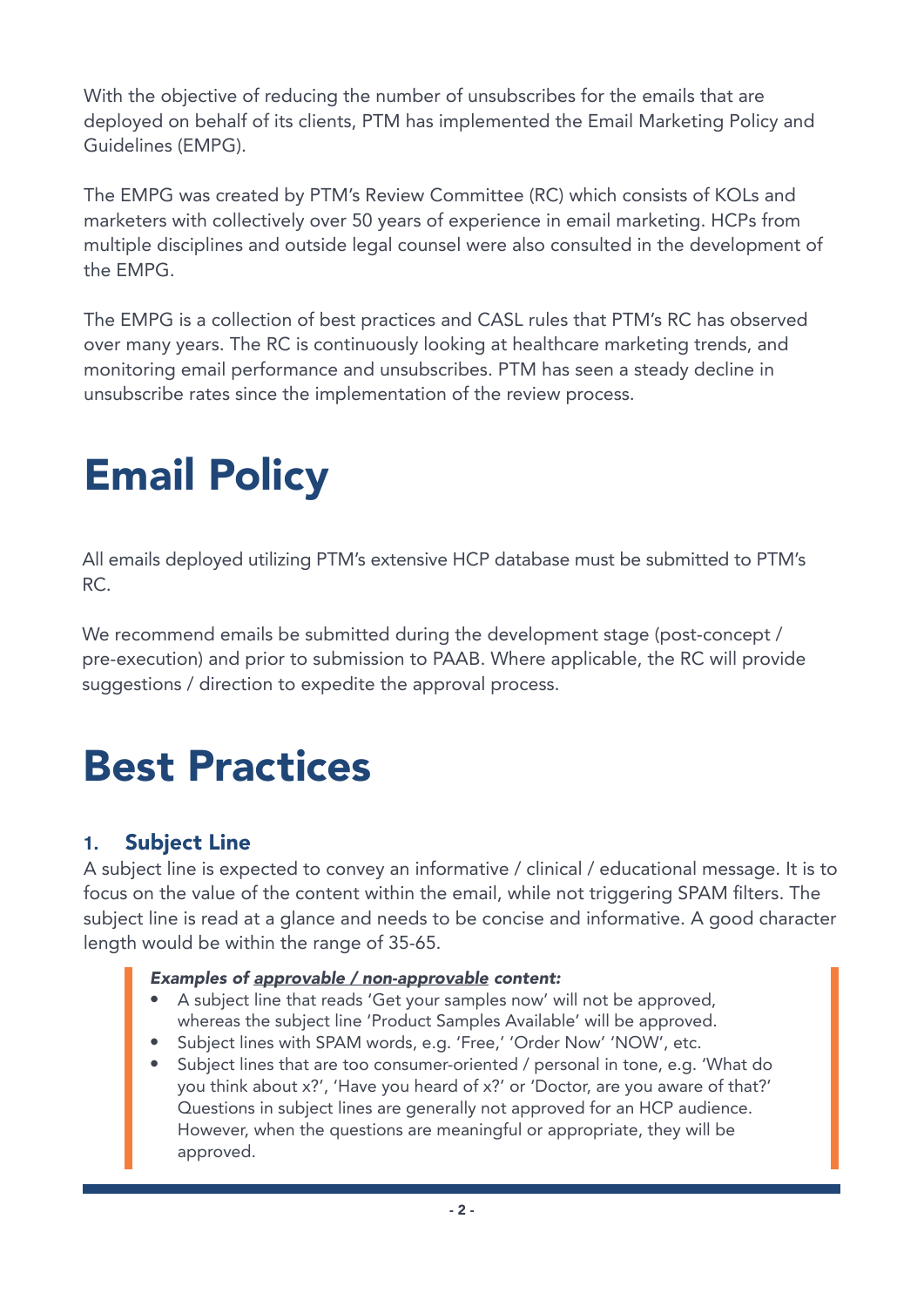## **2.** Display Name

We ask that clients provide an individual's name to display in the 'From' field. We have found that using an individual's name has the potential to decrease the unsubscribe rate. We recommend avoiding mention of 'Marketing' or 'Promotion', i.e. John Little, Director of Marketing.

#### **3.** Preview Text

Preview text is a snippet of copy (40–90 characters) that appears in most email clients' viewing panes, immediately below the subject line. Consider this content as an extension of your subject line. It can be used to communicate additional information. This content will be reviewed based on the same criteria as the subject line.

#### **4.** Audience Selection

Our experience has shown that careful crafting of the target audience is a critical success factor for email campaigns. Messages that are targeted broadly may result in HCPs receiving content that they consider irrelevant to their practice. Ensuring that the target audience is carefully defined reduces the number of unsubscribes.

#### Specialist selection

In most cases, a specialist audience will be relatively small in numbers, i.e. 200-500 physicians, and it becomes critical to ensure unsubscribes are minimal. The vast majority of specialists are affiliated with medical schools and are responsible for teaching undergraduates / residents. In particular, emails that try to engage them with a 'Did you know?' approach are not recommended. Reminder communications may be acceptable if the purpose is clear and the tone is appropriate.

#### *Examples of non-approvable content:*

• Content with language / visuals that are more suited to a consumer / personal environment

Tone which may not recognize the specialist's level of expertise, i.e. 'Think about…' or 'Are you aware?'

#### Rare diseases

Email communications regarding rare diseases pose unique challenges. Because of the small and specialized audience, many physicians, including specialists, may never encounter the condition referenced in the message, and therefore consider it irrelevant to their practice. Our experience has shown that rare disease messages can generate high unsubscribes and will therefore require additional review.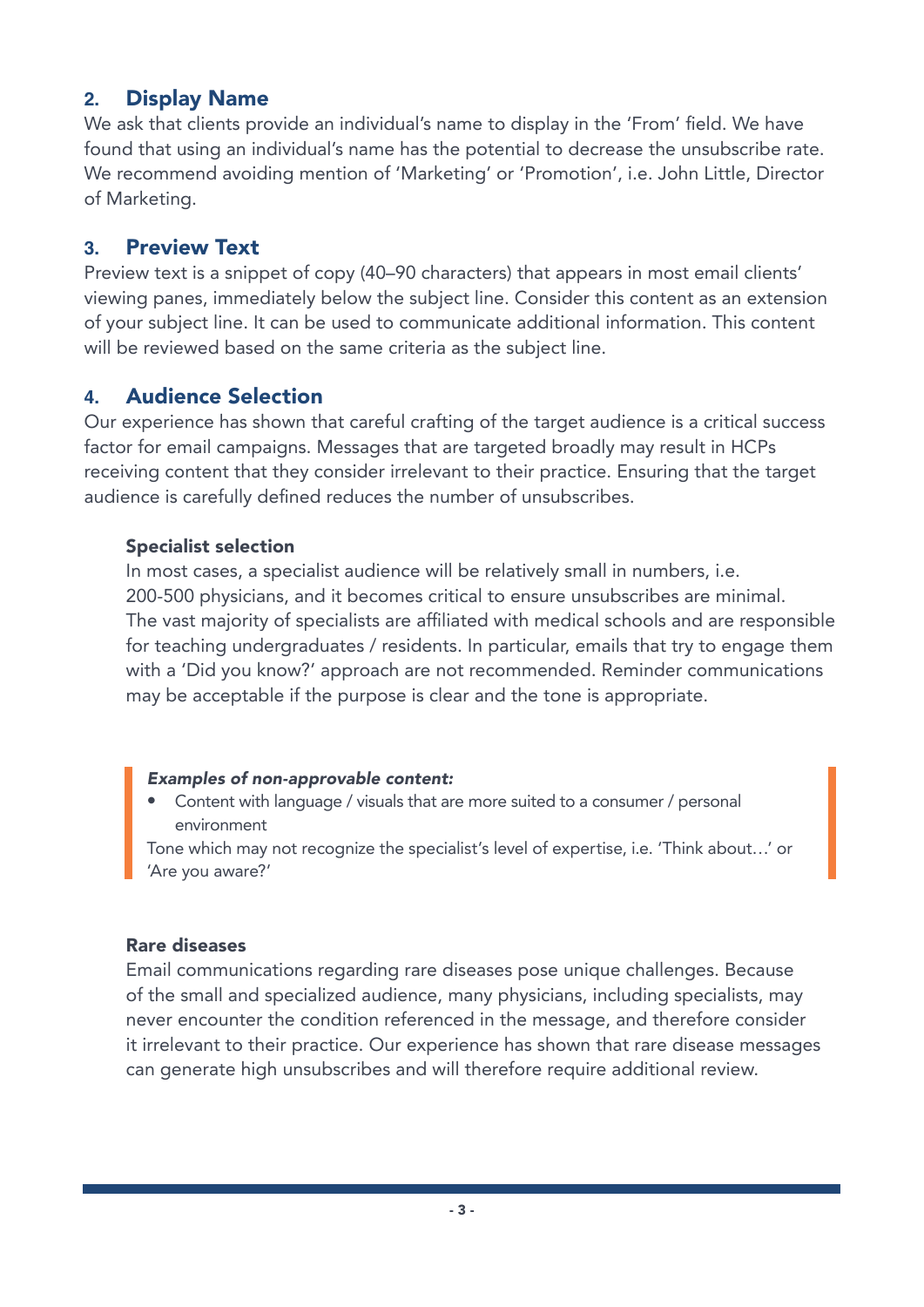## **5.** Engagement and Responsive **Elements**

Engagement (value-added) and responsive elements (call to action messaging and buttons) are recommended, i.e.:

- Patient support resources
- HCP support and resources
- Links to clinical information
- Invitations to webinars
- Sample / literature offers

These elements need to be made clear, prominent, and easily accessible within the email. Ideally, they should be visible in the viewing pane in order to give an HCP further reason to open / read the email. If the goal of the email communication is to have an HCP engage with the email, then it is recommended that the 'call to action' be highlighted in the messaging.



Special attention must be made to 'calls to action'. Wording such as 'order now' or 'register now' will not be accepted. Speaking to HCPs in the imperative, i.e. telling them to do something, may be considered to have an inappropriate tone for the email channel. Due to the personal aspect of an email, it is recommended that extra care is put on using a respectful tone.

## **6.** CME Events and Clinical Studies

Emails announcing CME events and clinical studies need to maintain a clinical tone. These communications should avoid using product shots and brand / marketing communications that take away from the non-biased, clinical tone of the communication.

## **7.** Graphics / Visuals

Graphics / visuals will be reviewed for the following:

- Placement
- Size & Proportion
- Nature

Visuals, graphs, and photographs as part of branding are welcome. However, they may need to be adapted to an email environment. Creative that is suitable for journal ads, websites, etc. may not be appropriate for an email. If text and visuals are to appear side by side, place the text on the left side, and the visual on the right, so that the recipient reads the messaging first. Consider that the message will be designed to be responsive for viewing on various sized devices.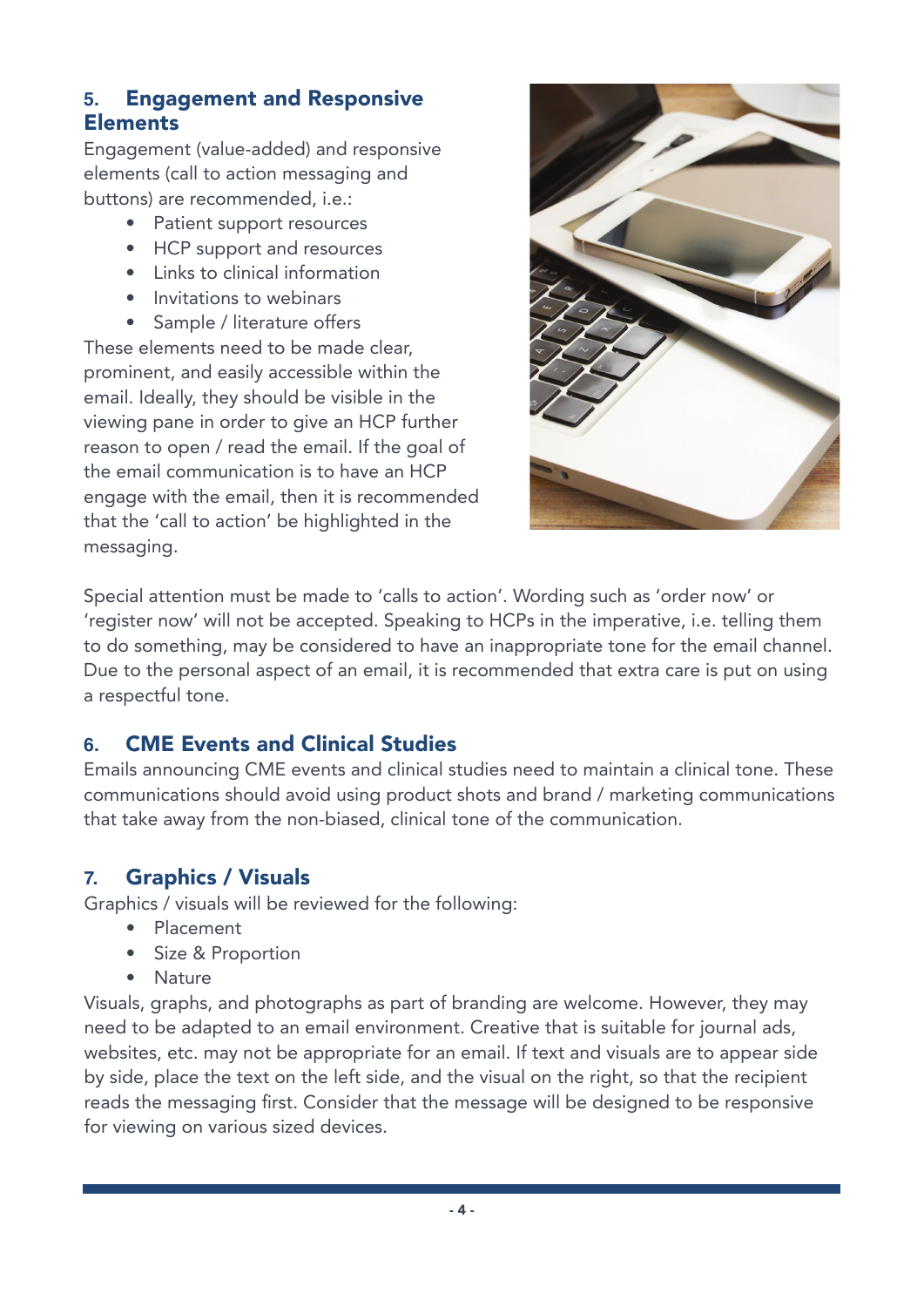Our experience has shown that adapting visuals to focus on clinical data and/or value-added content, reduces the number of unsubscribes. It also continues to communicate your message in a highly effective manner and avoids the perception of being promotional.

#### *Examples of non-approvable content:* Placement

- A large visual appearing at the top of the email filling the viewing pane with little / no text Size & Proportion
- Content of the email is significantly overshadowed by the visual
- Visuals that take up a disproportionate amount of space in the email in relation to text **Nature**
- A lifestyle image in a communication that downplays the clinical content Maps
- A visual map outline of a province to highlight availability in a specific province would not be approved because the map visual provides no added value

#### **GIFs**

GIFs are accepted if the GIF provides value-added educational or clinical information to the HCP audience. Cartoon or meme GIFs are not appropriate and will not be approved.

Please note, when considering adding GIFs, email download times could be slower. Also, a number of email providers do not allow for GIFs to be viewed, which could limit your reach.

As an alternative to a GIF, consider displaying the information in a static infographic. Infographics are well received by email providers and recipients. Another suggestion would be to create a video that email recipients can click on to view.

#### Videos

Videos are accepted if the video provides value-added educational or clinical information to the HCP audience. The video can be displayed as a link or for a better user experience, can be displayed as an image in the email with a direct link to the video-hosted site. Providing an image with a 'play' button, instead of directly embedding a video in an email, prevents slow downloading times.

When considering adding motion or movement in an email, we recommend a static video image with a 'play button' and embedded hyperlink.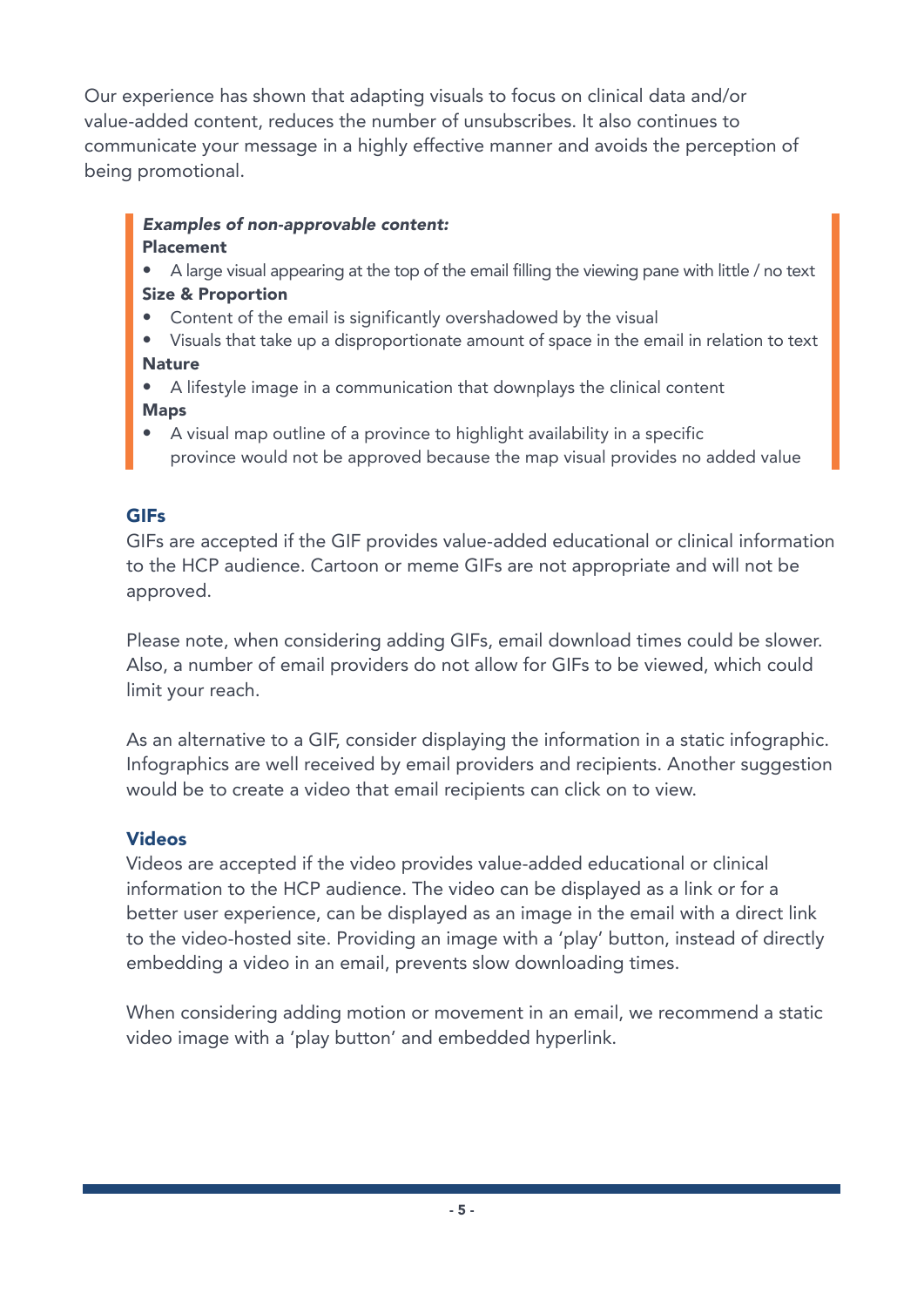## **8.** Links

It is important that the links published in the email point to domains that have proper DNS records and SSL certificates set up. This avoids the email blocking issues that happen when a email filter assesses the deployed email as a "risk" if DNS records and SSL certificates are not set up.

## **9.** Call to Action Messaging

Use appropriate call to action messaging. It is important that the responsive communications speak to the desired action the recipient should take.

Order samples emails will only be appropriate if the recipient can order samples directly from the email without having to go through a rep.

## **10.** Accessibility Guidelines

Please ensure that layouts employ current email accessibility features, including:

- using a minimum 14px size body copy text
- providing 'alt text' that displays in place of an image (visually impaired recipients may use a screen reader that provides audio of text content)
- maintaining sufficient colour contrast minimum recommended 4.5:1 for body copy and 3:1 for bold or text larger than 23px
- indicate link for additional content via bold font and underline

## **11.** Multi-Wave Campaigns

When preparing a multi-wave campaign, clients should consider each wave unique in terms of content and appearance. Using different content methods helps to further engage the HCP audience with each wave deployment.

The following are content examples: infographics, a sign-up form to a webinar or live event, video links, and links that point to clinical information and patient resource tools.

#### Subject Lines

Consider using a different subject line for each individual email in a multi-wave campaign. Often, a subject line alone will determine if a recipient opens an email or not. Testing multiple subject lines will improve deployment open rates over time.

PTM's clients have found it useful to submit multiple subject lines to PAAB at the same time, to streamline the content approval process.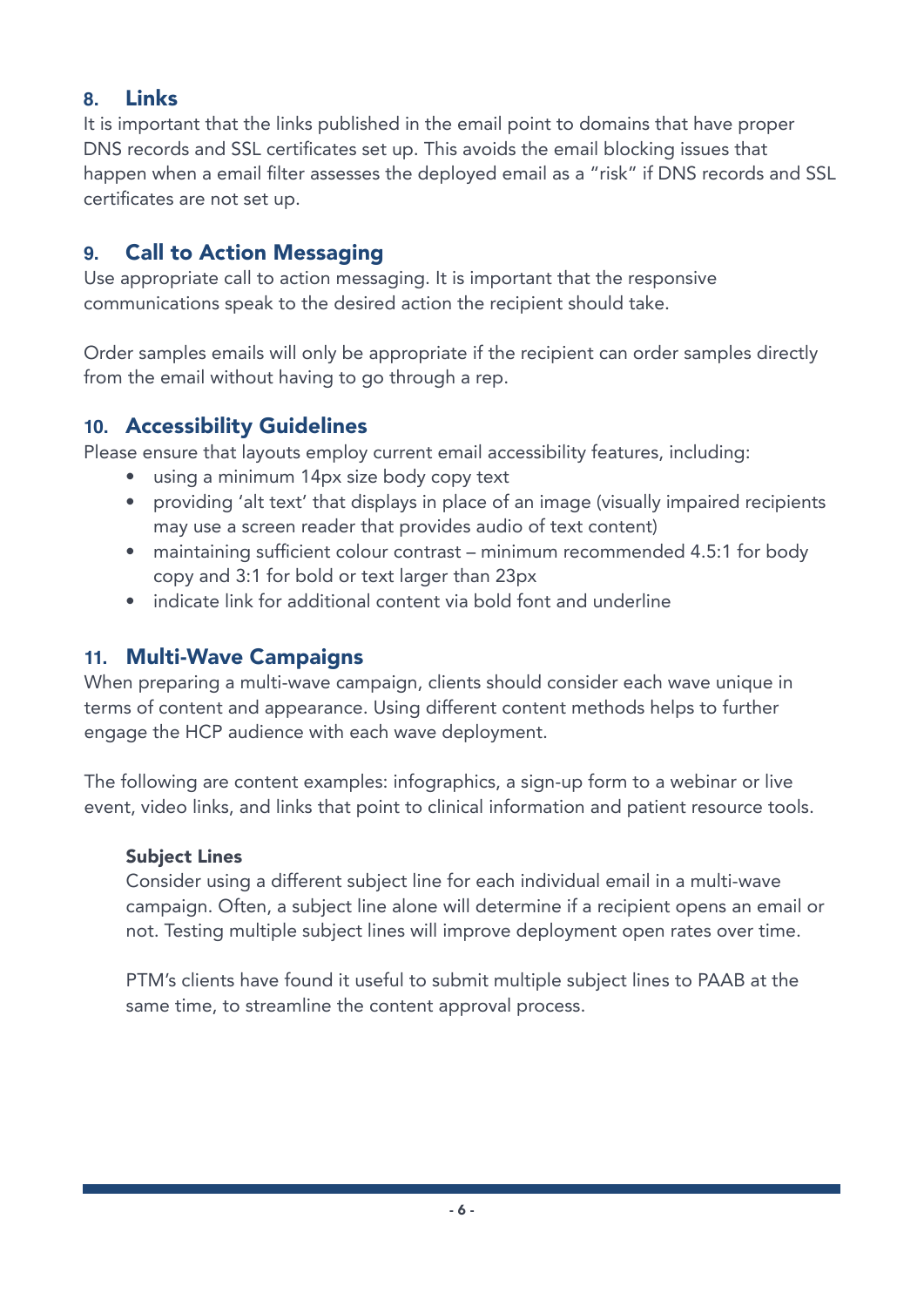When deploying a multi-wave campaign, allow 2-3 weeks between deployments.

Continuing education program campaigns – for online, live event, webinar, etc.:

The frequency of reminder emails will be based upon the following:

- Number of unsubscribes of the initial wave
- Program accreditation
- Provider of the course
- Date and time of the event
- Ease of registration

#### Enhanced engagement multi-wave campaigns:

Adding Enhanced Engagement creates an impact through email waves that are timed based on user behaviour. Special consideration is given to this feature when it comes to deployment frequency.

## **12.** Email Body Headers / Banners

We encourage the use of descriptive headers / banners that communicate the primary messaging, i.e. 'Clinical Information', 'Product (Rx) Information', 'Clinical Study', etc.

## **13.** Controversial Products

Occasionally, PTM receives submissions for messages promoting products that might be considered controversial. Unfortunately, the risk of unsubscribes remains very high for these products, and they may be rejected.

## **14.** Promotion of Established / Legacy Brands

Caution should be exercised when planning email deployments related to legacy /established brands (i.e. mature products, post-exclusivity). Content should feature value-added offers, i.e. sample offers, counselling tools, patient programs, CME and webinars, etc.